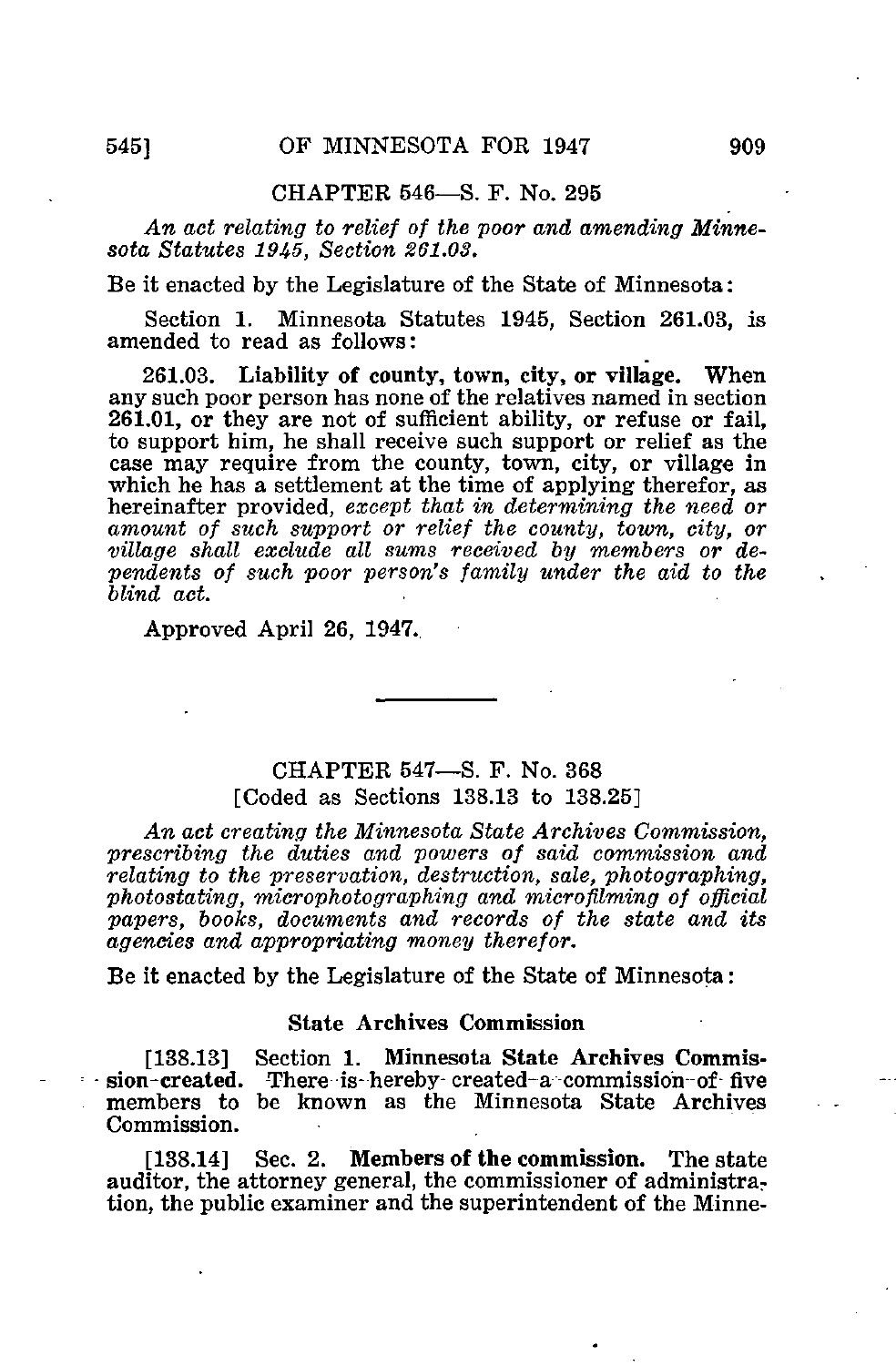sota State Historical Society shall ex officio constitute said commission.

[138.15] Sec. 3. Organization of commission. The commissioner of administration shall ex officio be the chairman of said commission, and the superintendent of the Minnesota State Historical Society shall ex officio be the secretary of said commission.

[138.16] Sec. 4. Meetings of the commission. Meetings of the commission shall be held when called by the chairman or by the secretary or by any two members of the commission. Three members shall constitute a quorum at any meeting. Notice of such meetings may be given by telephone. The chairman shall preside at all meetings of the commission and in case of his absence, a chairman pro tempore shall be chosen by the members present. The secretary shall keep the minutes of each meeting.

[138.17] Sec. 5. Powers and duties of the commission. Subdivision 1. Destruction, preservation, photographing, and other reproducing of records; prima facie evidence. The said commission shall have power to direct the destruction, the sale for salvage or the disposition by gift or otherwise of such papers, books, documents and records of the state and its agencies as it may determine to be no longer of any value, and for the preservation of which no reason exists. Said commission may also cause any of such papers, books, documents and records to be photographed, photostated, microphotographed or microfilmed, or otherwise reproduced, and may make an order that such photographs, photostats, microphotographs, microfilms, or other reproductions, be substituted for the originals thereof, and may direct the destruction or sale for salvage or other disposition of the originals from which the same were made. Any such photographs, photostats, microphotographs, microfilms, or other reproductions so made shall for all purposes be deemed the originals of such papers, books, documents and records so reproduced when so ordered by the commission, and shall be admissible as evidence in all courts and in proceedings of every kind. A facsimile or exemplified or certified copy of any such photograph, photostat, microphotograph, microfilm, or other reproduction, or any enlargement or reduction thereof, shall have the same effect and weight as evidence as would a certified or exemplified copy of the original. The commission shall have power to direct the archival storage of any papers, books, documents or records of the state, or any department or agency thereof, except as herein provided, and to direct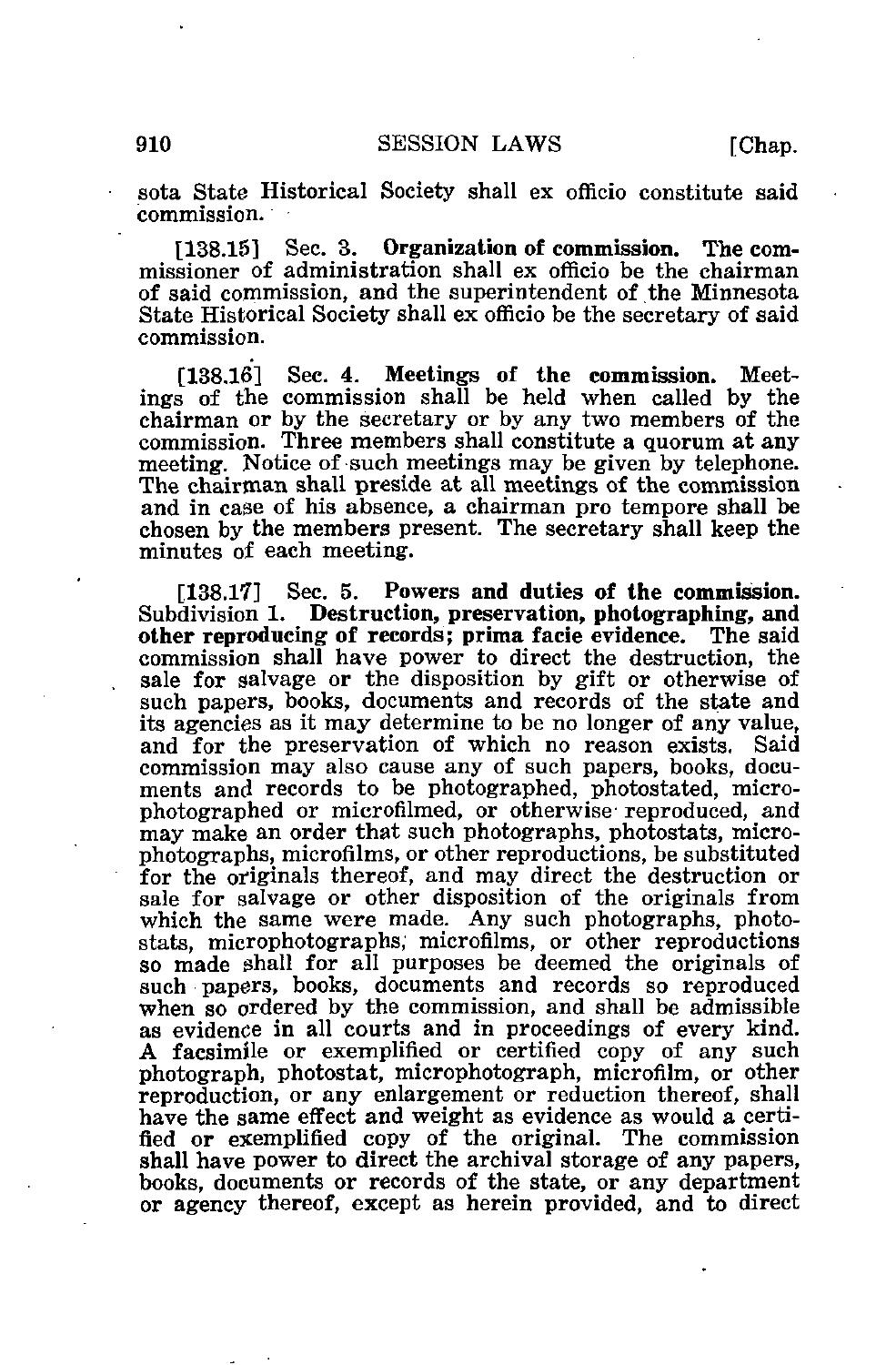the archival storage of such photographs, photostats, microphotographs or microfilms, or other reproductions,

Subd. 2. Scope of powers. The powers of said commission shall extend to all papers, books, documents and records of the state, and its officers, its departments, or its agencies, and to the papers, books, documents and records of the state, its officers, departments and its agencies to which Minnesota Statutes 1945, Section 15.17, is applicable, except. as herein stated, but shall not extend to the papers, books, documents or records of counties, cities, villages, towns or school districts, or other municipal subdivisions or municipal corporations within the state. The words "books, papers, records and documents" shall be construed to include also all written matter in printing, typewriting, or in pen or pencil, and writings of any kind, and maps, contracts, photographs, plans, blueprints, drawings, diagrams, drafts, checks, vouchers, stamps and bookkeeping records.

Subd. 3. University; State Agricultural Society; Historical Society. This act shall not apply to the papers, books, documents and records of the University of Minnesota, the Minnesota State Agriculture Society or the Minnesota Historical Society.

Subd. 4. State library. No papers, books, documents or records of the Minnesota State Library shall be subject to the disposition or orders of said commission, except with the consent of the state librarian.

Subd. 5. Supreme Court. No papers, books, documents, or records of the Supreme Court shall be subject to the disposition or orders of said commission, except with the consent of said court.

Subd. 6. Sections 138.03 and 138.04 implemented by commission. The duties and powers conferred upon the Minnesota State Historical Society by Minnesota Statutes 1945, Sections 138.03 and 138.04, in so far as the same relate to official papers, books, documents and records of the state, and except as herein stated, are hereby transferred to and vested in the Minnesota State Archives Commission.

Subd. 7. Equipment and supplies; employment of agents. The Minnesota State Archives Commission shall have power to acquire by purchase or to lease such equipment, machines and instruments and such supplies as may be necessary to enable it to carry out its duties and powers as conferred by this act. Said commission shall also have power to employ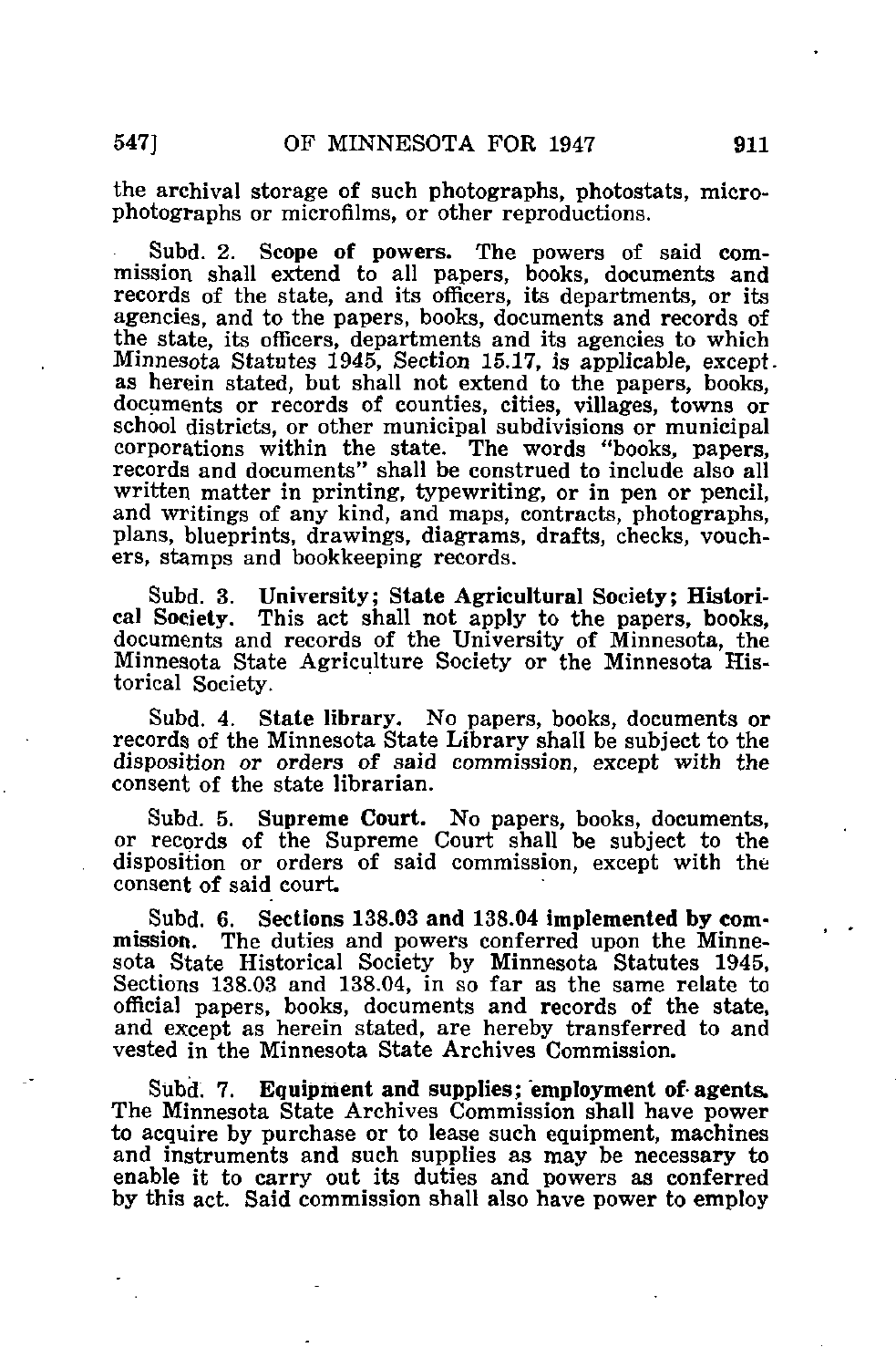such agents and personnel as may be necessary for that purpose.

[138.18] Sec. 6. Rules and Regulations. Said commission shall have power to adopt rules and regulations consistent with the provisions of this act governing its procedure and the performance of its duties hereunder. Said commission shall also have power to hold hearings, issue subpoenas, and compel the attendance of witnesses and the production of papers, books, documents and records. It shall also have power to direct every department and agency of the state subject to the provisions of this act to submit to it papers, books, documents and records, or a description thereof in writing, for the decision of the commission as to the disposition thereof.

[138.19] Sec. 7. Applications for orders of the commission. Any officer, department or agency of the state is authorized to apply in writing to the commission for an order relating to the disposition of any of his or its papers, books, documents or records. The commission is authorized to receive, consider and act upon such applications and make such order with respect thereto as it may deem advisable within the powers herein granted to it.

[138.20] Sec. 8. Record of proceedings. The secretary shall keep a record of the proceedings and orders of the commission. Orders of the commission shall be in writing and signed by the chairman and secretary, and shall identify the papers, books, documents and records referred to therein. A certified copy of any such order shall be admissible in evidence in any court or proceeding. Such records shall be preserved in the office of the state auditor and shall be open to public inspection. Proper records shall be kept by the secretary of the commission and filed with the state auditor showing where any papers, books, documents or records, photographs, photostats, microphotographs or microfilms have been stored, and also identifying such as have been order destroyed, sold or given away.

[138.21] Sec. 9. Storage space designated by commis-When the Minnesota State Archives Commission shall have ordered the archival storage of any papers, books, documents and records of the state, or of any such reproductions thereof, the same shall be stored in the space designated by the Minnesota State Archives Commission.

[138.22] Sec. 10. Receipts from sales for salvage. Any moneys received from the sale of papers, books, documents